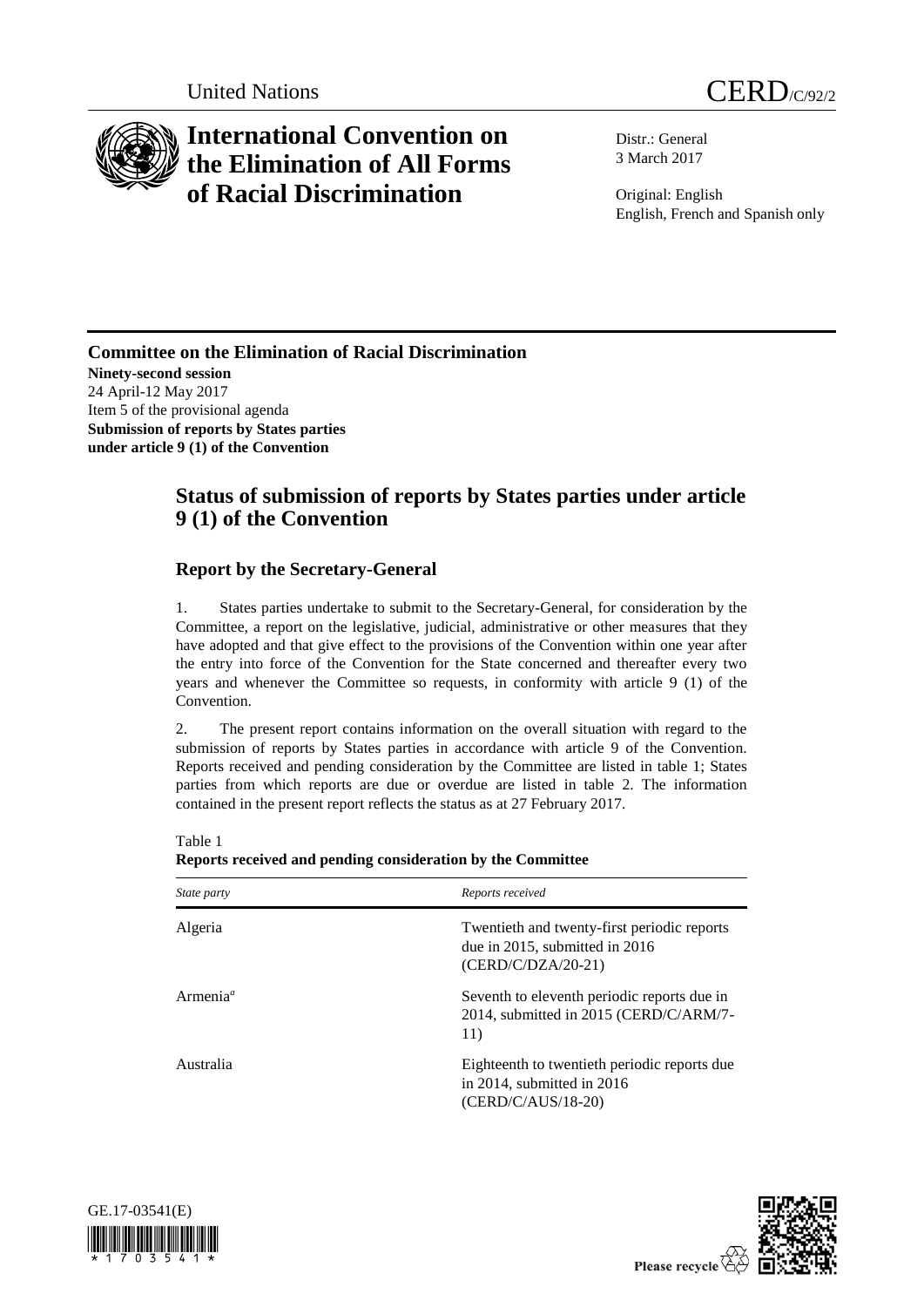| State party           | Reports received                                                                                                |
|-----------------------|-----------------------------------------------------------------------------------------------------------------|
| <b>Belarus</b>        | Twentieth to twenty-third periodic reports<br>due in 2016, submitted in 2016<br>(CERD/C/BLR/20-23)              |
| Bulgaria <sup>a</sup> | Twentieth to twenty-second periodic reports<br>due in 2014, submitted in 2016<br>(CERD/C/BGR/20-22)             |
| Canada                | Twenty-first to twenty-third periodic reports<br>due in 2015, submitted in 2016<br>(CERD/C/CAN/21-23)           |
| Cuba                  | Nineteenth to twenty-first periodic reports<br>due in 2013, submitted in 2016<br>(CERD/C/CUB/19-21)             |
| $Cyprus^a$            | Twenty-third and twenty-fourth periodic<br>reports due in 2016, submitted in 2015<br>(CERD/C/CYP/23-24)         |
| Djibouti              | Initial and second periodic reports due in<br>2014, submitted in 2016 (CERD/C/DJI/1-2)                          |
| Ecuador               | Twenty-third and twenty-fourth periodic<br>reports due in 2016, submitted in 2016<br>(CERD/C/ECU/23-24)         |
| Finland <sup>a</sup>  | Twenty-third periodic report due in 2015,<br>submitted in 2015 (CERD/C/FIN/23)                                  |
| Jordan                | Eighteenth to twentieth periodic reports due<br>in 2015, submitted in 2016<br>(CERD/C/JOR/18-20)                |
| Kenya <sup>a</sup>    | Fifth to seventh periodic reports due in<br>2014, submitted in 2015 (CERD/C/KEN/5-<br>7)                        |
| Kuwait                | Twenty-first to twenty-fourth periodic<br>reports due in 2016, submitted in 2016<br>(CERD/C/KWT/21-24)          |
| Kyrgyzstan            | Eighth to tenth periodic reports due in 2016,<br>submitted in 2016 (CERD/C/KGZ/8-10)                            |
| Mauritania            | Eighth to fourteenth periodic reports due in<br>2008, submitted in 2017 (CERD/C/MRT/8-<br>14)                   |
| New Zealand           | Twenty-first and twenty-second periodic<br>reports due in 2015, submitted in 2016<br>(CERD/C/NZL/21-22)         |
| Nepal                 | Seventeenth to twenty-third periodic reports<br>due in 2008, submitted in 2017<br>(CERD/C/NPL/17-23)            |
| Peru                  | Twenty-second and twenty-third periodic<br>reports of Peru due in 2016, submitted in<br>2017 (CERD/C/PER/22-23) |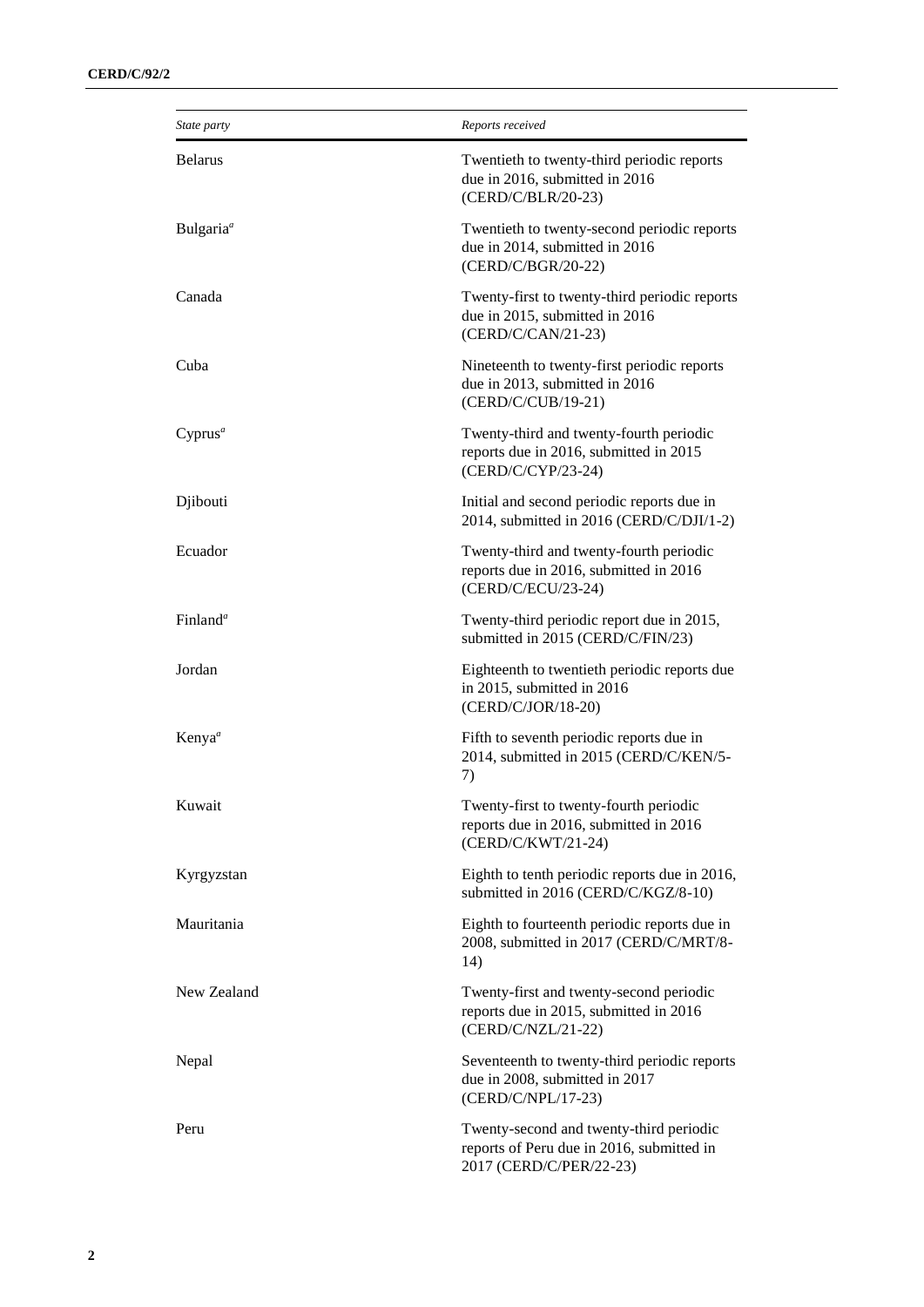| State party                      | Reports received                                                                                        |
|----------------------------------|---------------------------------------------------------------------------------------------------------|
| Republic of Moldova <sup>a</sup> | Tenth and eleventh periodic reports due<br>2014, submitted in 2016<br>(CERD/C/MDA/10-11)                |
| <b>Russian Federation</b>        | Twenty-third and twenty-fourth periodic<br>reports due in 2016, submitted in 2016<br>(CERD/C/RUS/23-24) |
| Serbia                           | Second to fifth periodic reports due in 2014,<br>submitted in 2016 (CERD/C/SRB/2-5)                     |
| Slovakia                         | Eleventh and twelfth periodic reports due in<br>2016, submitted in 2016 (CERD/C/SVK/11-<br>12)          |
| Saudi Arabia                     | Fourth to ninth periodic reports due in 2006,<br>submitted in 2016 (CERD/C/SAU/4-9)                     |
| Sweden                           | Twenty-second and twenty-third periodic<br>reports due in 2017, submitted in 2017<br>(CERD/C/SWE/22-23) |
| Tajikistan                       | Ninth to eleventh periodic reports due in<br>2016, submitted in 2016 (CERD/C/TJK/9-<br>11)              |
| <b>United Arab Emirates</b>      | Eighteenth to twenty-first periodic reports<br>due in 2015, submitted in 2016<br>(CERD/C/ARE/18-21)     |

*a* Reports scheduled for consideration at the present session.

| Table 2 | States parties from which reports are due or overdue |  |  |  |
|---------|------------------------------------------------------|--|--|--|
|         |                                                      |  |  |  |

| State party | Report due                                            | Due date        |
|-------------|-------------------------------------------------------|-----------------|
| Afghanistan | Second report                                         | 5 August 1986   |
|             | Third report                                          | 5 August 1988   |
|             | Fourth report                                         | 5 August 1990   |
|             | Fifth report                                          | 5 August 1992   |
|             | Sixth report                                          | 5 August 1994   |
|             | Seventh report                                        | 5 August 1996   |
|             | Eighth report                                         | 5 August 1998   |
|             | Ninth report                                          | 5 August 2000   |
|             | Tenth report                                          | 5 August 2002   |
|             | Eleventh report                                       | 5 August 2004   |
|             | Twelfth report                                        | 5 August 2006   |
|             | Thirteenth report                                     | 5 August 2008   |
|             | Fourteenth report                                     | 5 August 2010   |
|             | Fifteenth report                                      | 5 August 2012   |
|             | Sixteenth report                                      | 5 August 2014   |
| Albania     | Ninth to eleventh reports, to be submitted<br>jointly | 10 June 2015    |
| Andorra     | Initial report                                        | 22 October 2007 |
|             | Second report                                         | 23 October 2009 |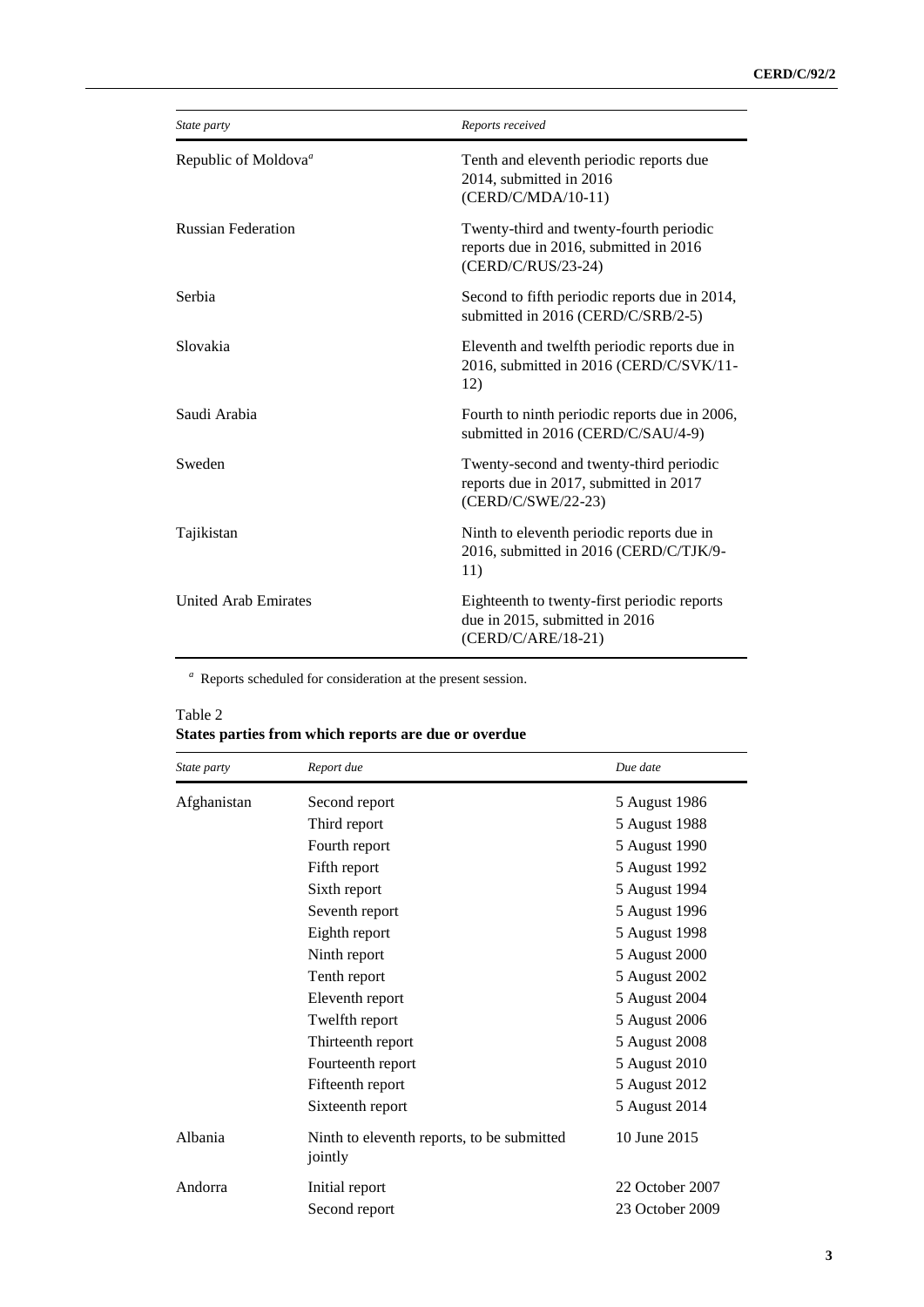| State party            | Report due                                                         | Due date         |
|------------------------|--------------------------------------------------------------------|------------------|
|                        | Third report                                                       | 23 October 2011  |
|                        | Fourth report                                                      | 23 October 2013  |
|                        | Fifth report                                                       | 23 October 2015  |
| Antigua and<br>Barbuda | Tenth and eleventh reports, to be submitted<br>jointly             | 24 November 2009 |
|                        | Twelfth report                                                     | 24 November 2011 |
|                        | Thirteenth report                                                  | 24 November 2013 |
|                        | Fourteenth report                                                  | 24 November 2015 |
| Austria                | Twenty-first and twenty-second reports, to be<br>submitted jointly | 8 June 2015      |
| <b>Bahamas</b>         | Fifteenth and sixteenth reports, to be submitted<br>jointly        | 4 September 2006 |
|                        | Seventeenth report                                                 | 4 September 2008 |
|                        | Eighteenth report                                                  | 4 September 2010 |
|                        | Nineteenth report                                                  | 4 September 2012 |
|                        | Twentieth report                                                   | 4 September 2014 |
|                        | Twenty-first report                                                | 4 September 2016 |
| Bahrain                | Eighth and ninth reports, to be submitted jointly                  | 26 April 2007    |
|                        | Tenth report                                                       | 26 April 2009    |
|                        | Eleventh report                                                    | 26 April 2011    |
|                        | Twelfth report                                                     | 26 April 2013    |
|                        | Thirteenth report                                                  | 26 April 2015    |
| Bangladesh             | Twelfth report                                                     | 11 July 2002     |
|                        | Thirteenth report                                                  | 11 July 2004     |
|                        | Fourteenth report                                                  | 11 July 2006     |
|                        | Fifteenth report                                                   | 11 July 2008     |
|                        | Sixteenth report                                                   | 11 July 2010     |
|                        | Seventeenth report                                                 | 11 July 2012     |
|                        | Eighteenth report                                                  | 11 July 2014     |
|                        | Nineteenth report                                                  | 11 July 2016     |
| <b>Barbados</b>        | Seventeenth and eighteenth reports, to be<br>submitted jointly     | 8 December 2007  |
|                        | Nineteenth report                                                  | 8 December 2009  |
|                        | Twentieth report                                                   | 8 December 2011  |
|                        | Twenty-first report                                                | 8 December 2013  |
|                        | Twenty-second report                                               | 8 December 2015  |
| Belize                 | Initial report                                                     | 14 December 2002 |
|                        | Second report                                                      | 14 December 2004 |
|                        | Third report                                                       | 14 December 2006 |
|                        | Fourth report                                                      | 14 December 2008 |
|                        | Fifth report                                                       | 14 December 2010 |
|                        | Sixth report                                                       | 14 December 2012 |
|                        | Seventh report                                                     | 14 December 2014 |
|                        | Eighth report                                                      | 14 December 2016 |
| Benin                  | Initial report                                                     | 30 December 2002 |
|                        | Second report                                                      | 30 December 2004 |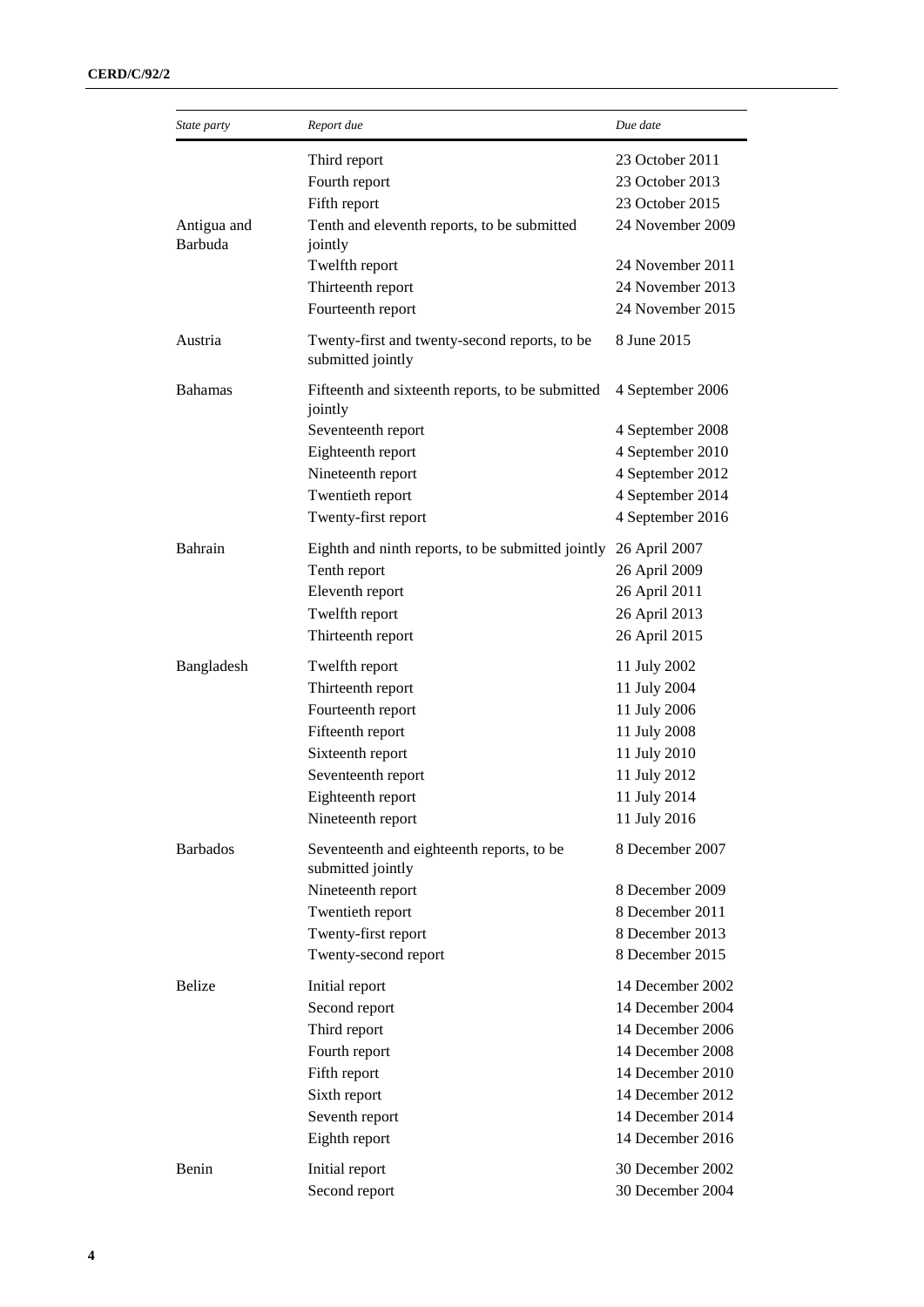| State party                      | Report due                                                        | Due date         |
|----------------------------------|-------------------------------------------------------------------|------------------|
|                                  | Third report                                                      | 30 December 2006 |
|                                  | Fourth report                                                     | 30 December 2008 |
|                                  | Fifth report                                                      | 30 December 2010 |
|                                  | Sixth report                                                      | 30 December 2012 |
|                                  | Seventh report                                                    | 30 December 2014 |
|                                  | Eighth report                                                     | 30 December 2016 |
| <b>Bolivia</b><br>(Plurinational | Twenty-first to twenty-fourth reports, to be<br>submitted jointly | 21 October 2013  |
| State of)                        | Twenty-fifth report                                               | 21 October 2015  |
| <b>Botswana</b>                  | Seventeenth and eighteenth reports, to be<br>submitted jointly    | 22 March 2009    |
|                                  | Nineteenth report                                                 | 22 March 2011    |
|                                  | Twentieth report                                                  | 22 March 2013    |
|                                  | Twenty-first report                                               | 22 March 2015    |
|                                  | Twenty-second report                                              | 22 March 2017    |
| <b>Brazil</b>                    | Eighteenth to twentieth reports, to be submitted<br>jointly       | 4 January 2008   |
|                                  | Twenty-first report                                               | 4 January 2010   |
|                                  | Twenty-second report                                              | 4 January 2012   |
|                                  | Twenty-third report                                               | 4 January 2014   |
|                                  | Twenty-fourth report                                              | 4 January 2016   |
| Burundi                          | Eleventh report                                                   | 26 November 1998 |
|                                  | Twelfth report                                                    | 26 November 2000 |
|                                  | Thirteenth report                                                 | 26 November 2002 |
|                                  | Fourteenth report                                                 | 26 November 2004 |
|                                  | Fifteenth report                                                  | 26 November 2006 |
|                                  | Sixteenth report                                                  | 26 November 2008 |
|                                  | Seventeenth report                                                | 26 November 2010 |
|                                  | Eighteenth report                                                 | 26 November 2012 |
|                                  | Nineteenth report                                                 | 26 November 2014 |
|                                  | Twentieth report                                                  | 26 November 2016 |
|                                  |                                                                   |                  |
| Cabo Verde                       | Thirteenth and fourteenth reports, to be<br>submitted jointly     | 2 November 2006  |
|                                  | Fifteenth report                                                  | 2 November 2008  |
|                                  | Sixteenth report                                                  | 2 November 2010  |
|                                  | Seventeenth report                                                | 2 November 2012  |
|                                  | Eighteenth report                                                 | 2 November 2014  |
|                                  | Nineteenth report                                                 | 2 November 2016  |
| Cambodia                         | Fourteenth and fifteenth reports, to be<br>submitted jointly      | 28 December 2012 |
|                                  | Sixteenth report                                                  | 28 December 2014 |
|                                  | Seventeenth report                                                | 28 December 2016 |
| Central African                  | Eighth report                                                     | 15 April 1986    |
| Republic                         | Ninth report                                                      | 15 April 1988    |
|                                  | Tenth report                                                      | 15 April 1990    |
|                                  | Eleventh report                                                   | 15 April 1992    |
|                                  | Twelfth report                                                    | 15 April 1994    |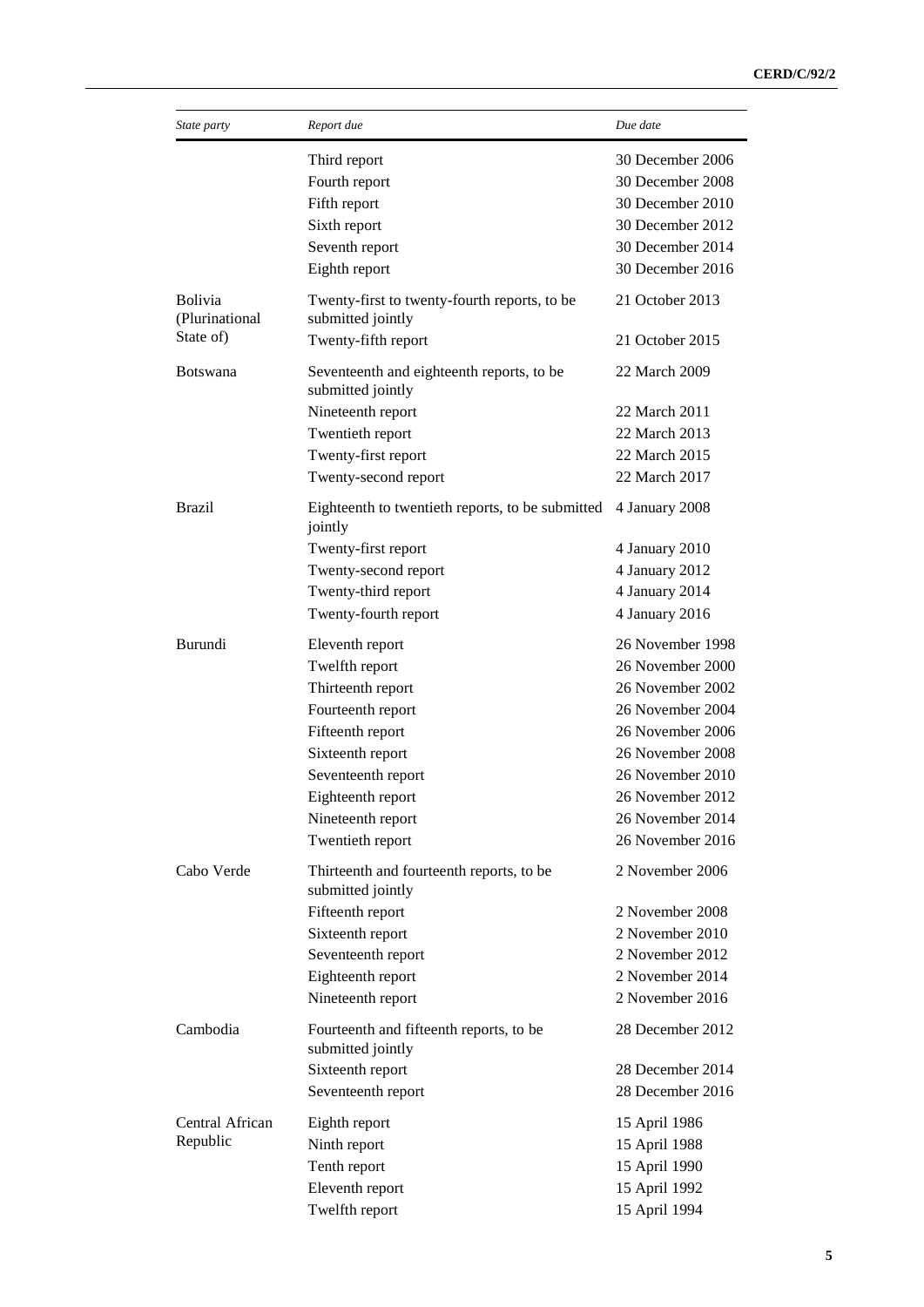| State party                   | Report due                                                   | Due date        |
|-------------------------------|--------------------------------------------------------------|-----------------|
|                               | Thirteenth report                                            | 15 April 1996   |
|                               | Fourteenth report                                            | 15 April 1998   |
|                               | Fifteenth report                                             | 15 April 2000   |
|                               | Sixteenth report                                             | 15 April 2002   |
|                               | Seventeenth report                                           | 15 April 2004   |
|                               | Eighteenth report                                            | 15 April 2006   |
|                               | Nineteenth report                                            | 15 April 2008   |
|                               | Twentieth report                                             | 15 April 2010   |
|                               | Twenty-first report                                          | 15 April 2012   |
|                               | Twenty-second report                                         | 15 April 2014   |
|                               | Twenty-third report                                          | 15 April 2016   |
| China                         | Fourteenth to sixteenth reports, to be submitted<br>jointly  | 28 January 2013 |
|                               | Seventeenth report                                           | 28 January 2015 |
| Comoros                       | Initial report                                               | 27 October 2005 |
|                               | Second report                                                | 27 October 2007 |
|                               | Third report                                                 | 27 October 2009 |
|                               | Fourth report                                                | 27 October 2011 |
|                               | Fifth report                                                 | 27 October 2013 |
|                               | Sixth report                                                 | 27 October 2015 |
| Congo                         | Tenth and eleventh reports, to be submitted<br>jointly       | 30 March 2012   |
|                               | Twelfth report                                               | 30 March 2014   |
|                               | Thirteenth report                                            | 30 March 2016   |
| Côte d'Ivoire                 | Fifteenth to seventeenth reports, to be<br>submitted jointly | 3 February 2006 |
|                               | Eighteenth report                                            | 3 February 2008 |
|                               | Nineteenth report                                            | 3 February 2010 |
|                               | Twentieth report                                             | 3 February 2012 |
|                               | Twenty-first report                                          | 3 February 2014 |
|                               | Twenty-second report                                         | 3 February 2016 |
| Croatia                       | Ninth and tenth reports, to be submitted jointly             | 12 October 2011 |
|                               | Eleventh report                                              | 12 October 2013 |
|                               | Twelfth report                                               | 12 October 2015 |
| Democratic<br>Republic of the | Sixteenth to eighteenth reports, to be submitted<br>jointly  | 21 May 2010     |
| Congo                         | Nineteenth report                                            | 21 May 2012     |
|                               | Twentieth report                                             | 21 May 2014     |
|                               | Twenty-first report                                          | 21 May 2016     |
| <b>Equatorial Guinea</b>      | Initial report                                               | 8 November 2003 |
|                               | Second report                                                | 8 November 2005 |
|                               | Third report                                                 | 8 November 2007 |
|                               | Fourth report                                                | 8 November 2009 |
|                               | Fifth report                                                 | 8 November 2011 |
|                               | Sixth report                                                 | 8 November 2013 |
|                               | Seventh report                                               | 8 November 2015 |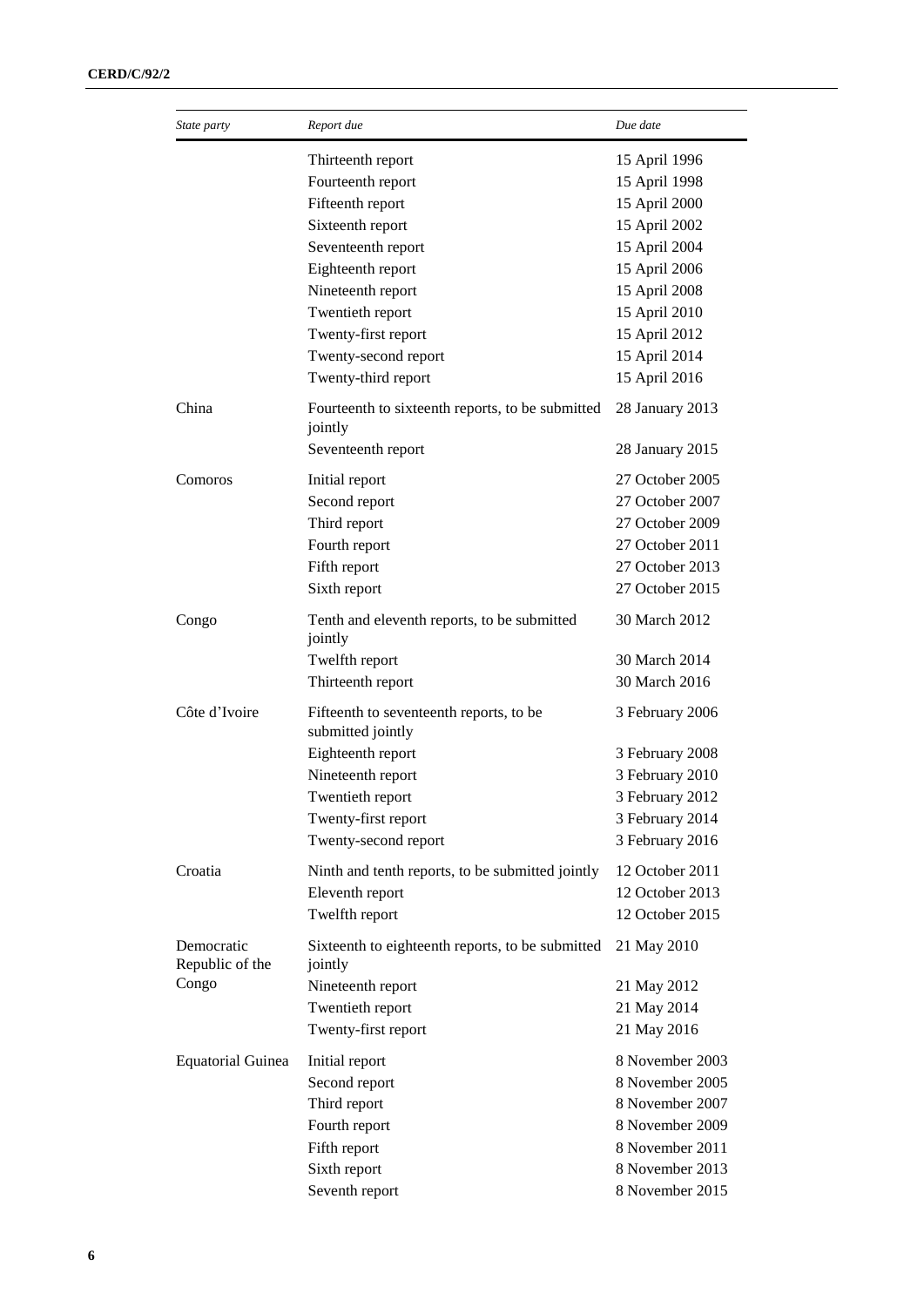| State party | Report due                                                    | Due date        |
|-------------|---------------------------------------------------------------|-----------------|
| Eritrea     | Initial report                                                | 30 August 2002  |
|             | Second report                                                 | 30 August 2004  |
|             | Third report                                                  | 30 August 2006  |
|             | Fourth report                                                 | 30 August 2008  |
|             | Fifth report                                                  | 30 August 2010  |
|             | Sixth report                                                  | 30 August 2012  |
|             | Seventh report                                                | 30 August 2014  |
|             | Eighth report                                                 | 30 August 2016  |
| Ethiopia    | Seventeenth to nineteenth reports, to be<br>submitted jointly | 23 July 2013    |
|             | Twentieth report                                              | 23 July 2015    |
| Gabon       | Tenth report                                                  | 30 March 1999   |
|             | Eleventh report                                               | 30 March 2001   |
|             | Twelfth report                                                | 30 March 2003   |
|             | Thirteenth report                                             | 30 March 2005   |
|             | Fourteenth report                                             | 30 March 2007   |
|             | Fifteenth report                                              | 30 March 2009   |
|             | Sixteenth report                                              | 30 March 2011   |
|             | Seventeenth report                                            | 30 March 2013   |
|             | Eighteenth report                                             | 30 March 2015   |
| Gambia      | Second report                                                 | 28 January 1982 |
|             | Third report                                                  | 28 January 1984 |
|             | Fourth report                                                 | 28 January 1986 |
|             | Fifth report                                                  | 28 January 1988 |
|             | Sixth report                                                  | 28 January 1990 |
|             | Seventh report                                                | 28 January 1992 |
|             | Eighth report                                                 | 28 January 1994 |
|             | Ninth report                                                  | 28 January 1996 |
|             | Tenth report                                                  | 28 January 1998 |
|             | Eleventh report                                               | 28 January 2000 |
|             | Twelfth report                                                | 28 January 2002 |
|             | Thirteenth report                                             | 28 January 2004 |
|             | Fourteenth report                                             | 28 January 2006 |
|             | Fifteenth report                                              | 28 January 2008 |
|             | Sixteenth report                                              | 28 January 2010 |
|             | Seventeenth report                                            | 28 January 2012 |
|             | Eighteenth report                                             | 28 January 2014 |
|             | Nineteenth report                                             | 28 January 2016 |
| Ghana       | Eighteenth and nineteenth reports, to be<br>submitted jointly | 4 January 2006  |
|             | Twentieth report                                              | 4 January 2008  |
|             | Twenty-first report                                           | 4 January 2010  |
|             | Twenty-second report                                          | 4 January 2012  |
|             | Twenty-third report                                           | 4 January 2014  |
|             | Twenty-fourth report                                          | 4 January 2016  |
| Grenada     | Initial report                                                | 10 June 2014    |
|             | Second report                                                 | 10 June 2016    |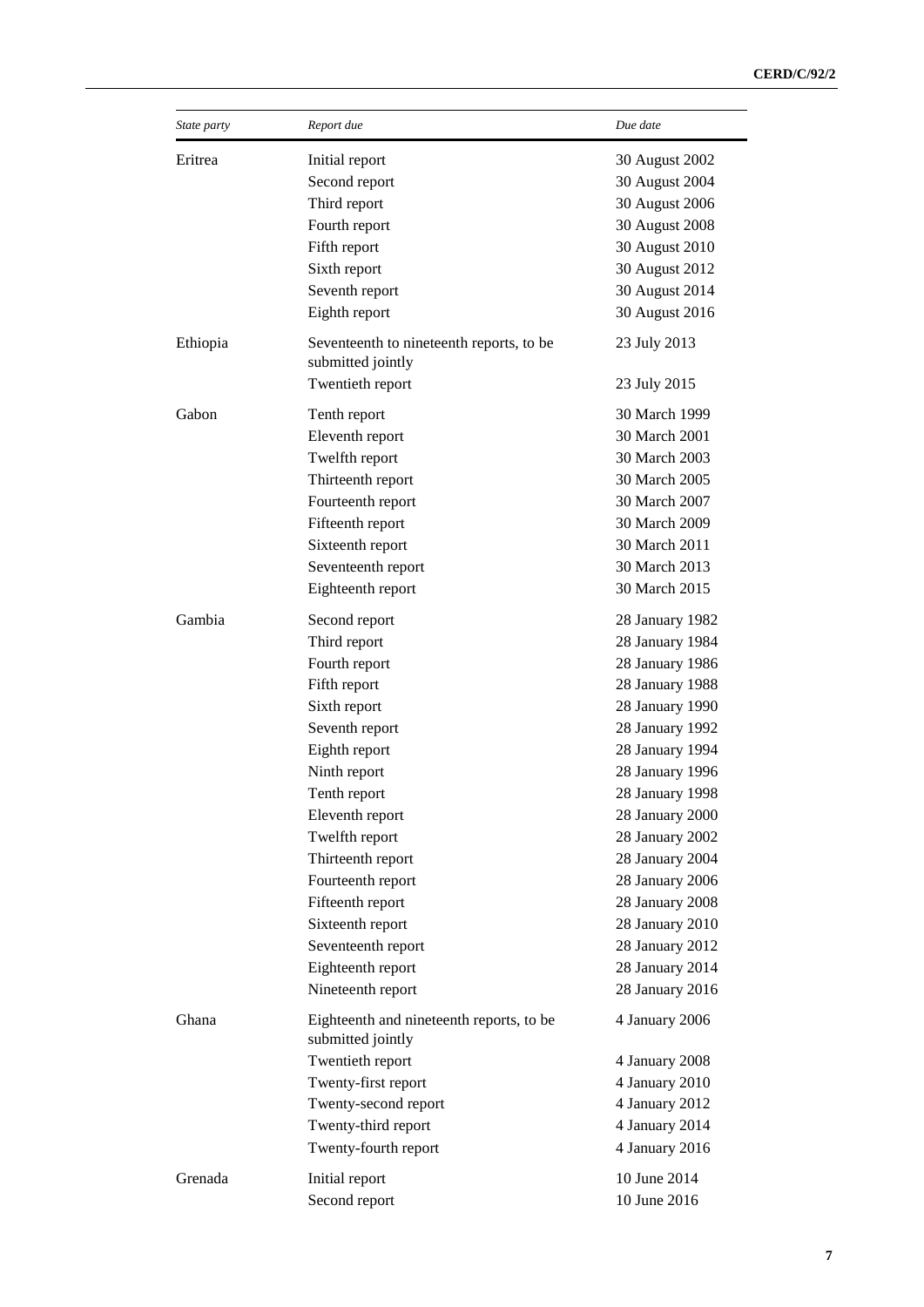| Guinea<br>Twelfth report<br>13 April 2000<br>Thirteenth report<br>13 April 2002<br>Fourteenth report<br>13 April 2004<br>13 April 2006<br>Fifteenth report<br>Sixteenth report<br>13 April 2008<br>13 April 2010<br>Seventeenth report<br>Eighteenth report<br>13 April 2012<br>Nineteenth report<br>13 April 2014<br>Twentieth report<br>13 April 2016<br>Guinea-Bissau<br>1 December 2011<br>Initial report<br>Second report<br>1 December 2013<br>Third report<br>1 December 2015<br>Guyana<br>Fifteenth and sixteenth reports, to be submitted<br>17 March 2008<br>jointly<br>Seventeenth report<br>17 March 2010<br>Eighteenth report<br>17 March 2012<br>17 March 2014<br>Nineteenth report<br>17 March 2016<br>Twentieth report<br>Haiti<br>Fourteenth report<br>18 January 2000<br>Fifteenth report<br>18 January 2002<br>18 January 2004<br>Sixteenth report<br>Seventeenth report<br>18 January 2006<br>Eighteenth report<br>18 January 2008<br>18 January 2010<br>Nineteenth report<br>Twentieth report<br>18 January 2012<br>Twenty-first report<br>18 January 2014<br>18 January 2016<br>Twenty-second report<br>Eighteenth report<br>4 January 2004<br>Hungary<br>Nineteenth report<br>4 January 2006<br>Twentieth report<br>4 January 2008<br>Twenty-first report<br>4 January 2010<br>4 January 2012<br>Twenty-second report<br>4 January 2014<br>Twenty-third report<br>Twenty-fourth report<br>4 January 2016<br>Iceland<br>Twenty-first to twenty-third reports, to be<br>4 January 2013<br>submitted jointly<br>Twenty-fourth report<br>4 January 2015<br>4 January 2017<br>Twenty-fifth report<br>India<br>Twentieth and twenty-first reports, to be<br>4 January 2010<br>submitted jointly<br>Twenty-second report<br>4 January 2012<br>Twenty-third report<br>4 January 2014<br>Twenty-fourth report<br>4 January 2016<br>Indonesia<br>Fourth to sixth reports, to be submitted jointly<br>25 July 2010<br>25 July 2012<br>Seventh report<br>25 July 2014<br>Eighth report | State party | Report due | Due date |
|---------------------------------------------------------------------------------------------------------------------------------------------------------------------------------------------------------------------------------------------------------------------------------------------------------------------------------------------------------------------------------------------------------------------------------------------------------------------------------------------------------------------------------------------------------------------------------------------------------------------------------------------------------------------------------------------------------------------------------------------------------------------------------------------------------------------------------------------------------------------------------------------------------------------------------------------------------------------------------------------------------------------------------------------------------------------------------------------------------------------------------------------------------------------------------------------------------------------------------------------------------------------------------------------------------------------------------------------------------------------------------------------------------------------------------------------------------------------------------------------------------------------------------------------------------------------------------------------------------------------------------------------------------------------------------------------------------------------------------------------------------------------------------------------------------------------------------------------------------------------------------------------------------------------------------------------------------------------------------------------------|-------------|------------|----------|
|                                                                                                                                                                                                                                                                                                                                                                                                                                                                                                                                                                                                                                                                                                                                                                                                                                                                                                                                                                                                                                                                                                                                                                                                                                                                                                                                                                                                                                                                                                                                                                                                                                                                                                                                                                                                                                                                                                                                                                                                   |             |            |          |
|                                                                                                                                                                                                                                                                                                                                                                                                                                                                                                                                                                                                                                                                                                                                                                                                                                                                                                                                                                                                                                                                                                                                                                                                                                                                                                                                                                                                                                                                                                                                                                                                                                                                                                                                                                                                                                                                                                                                                                                                   |             |            |          |
|                                                                                                                                                                                                                                                                                                                                                                                                                                                                                                                                                                                                                                                                                                                                                                                                                                                                                                                                                                                                                                                                                                                                                                                                                                                                                                                                                                                                                                                                                                                                                                                                                                                                                                                                                                                                                                                                                                                                                                                                   |             |            |          |
|                                                                                                                                                                                                                                                                                                                                                                                                                                                                                                                                                                                                                                                                                                                                                                                                                                                                                                                                                                                                                                                                                                                                                                                                                                                                                                                                                                                                                                                                                                                                                                                                                                                                                                                                                                                                                                                                                                                                                                                                   |             |            |          |
|                                                                                                                                                                                                                                                                                                                                                                                                                                                                                                                                                                                                                                                                                                                                                                                                                                                                                                                                                                                                                                                                                                                                                                                                                                                                                                                                                                                                                                                                                                                                                                                                                                                                                                                                                                                                                                                                                                                                                                                                   |             |            |          |
|                                                                                                                                                                                                                                                                                                                                                                                                                                                                                                                                                                                                                                                                                                                                                                                                                                                                                                                                                                                                                                                                                                                                                                                                                                                                                                                                                                                                                                                                                                                                                                                                                                                                                                                                                                                                                                                                                                                                                                                                   |             |            |          |
|                                                                                                                                                                                                                                                                                                                                                                                                                                                                                                                                                                                                                                                                                                                                                                                                                                                                                                                                                                                                                                                                                                                                                                                                                                                                                                                                                                                                                                                                                                                                                                                                                                                                                                                                                                                                                                                                                                                                                                                                   |             |            |          |
|                                                                                                                                                                                                                                                                                                                                                                                                                                                                                                                                                                                                                                                                                                                                                                                                                                                                                                                                                                                                                                                                                                                                                                                                                                                                                                                                                                                                                                                                                                                                                                                                                                                                                                                                                                                                                                                                                                                                                                                                   |             |            |          |
|                                                                                                                                                                                                                                                                                                                                                                                                                                                                                                                                                                                                                                                                                                                                                                                                                                                                                                                                                                                                                                                                                                                                                                                                                                                                                                                                                                                                                                                                                                                                                                                                                                                                                                                                                                                                                                                                                                                                                                                                   |             |            |          |
|                                                                                                                                                                                                                                                                                                                                                                                                                                                                                                                                                                                                                                                                                                                                                                                                                                                                                                                                                                                                                                                                                                                                                                                                                                                                                                                                                                                                                                                                                                                                                                                                                                                                                                                                                                                                                                                                                                                                                                                                   |             |            |          |
|                                                                                                                                                                                                                                                                                                                                                                                                                                                                                                                                                                                                                                                                                                                                                                                                                                                                                                                                                                                                                                                                                                                                                                                                                                                                                                                                                                                                                                                                                                                                                                                                                                                                                                                                                                                                                                                                                                                                                                                                   |             |            |          |
|                                                                                                                                                                                                                                                                                                                                                                                                                                                                                                                                                                                                                                                                                                                                                                                                                                                                                                                                                                                                                                                                                                                                                                                                                                                                                                                                                                                                                                                                                                                                                                                                                                                                                                                                                                                                                                                                                                                                                                                                   |             |            |          |
|                                                                                                                                                                                                                                                                                                                                                                                                                                                                                                                                                                                                                                                                                                                                                                                                                                                                                                                                                                                                                                                                                                                                                                                                                                                                                                                                                                                                                                                                                                                                                                                                                                                                                                                                                                                                                                                                                                                                                                                                   |             |            |          |
|                                                                                                                                                                                                                                                                                                                                                                                                                                                                                                                                                                                                                                                                                                                                                                                                                                                                                                                                                                                                                                                                                                                                                                                                                                                                                                                                                                                                                                                                                                                                                                                                                                                                                                                                                                                                                                                                                                                                                                                                   |             |            |          |
|                                                                                                                                                                                                                                                                                                                                                                                                                                                                                                                                                                                                                                                                                                                                                                                                                                                                                                                                                                                                                                                                                                                                                                                                                                                                                                                                                                                                                                                                                                                                                                                                                                                                                                                                                                                                                                                                                                                                                                                                   |             |            |          |
|                                                                                                                                                                                                                                                                                                                                                                                                                                                                                                                                                                                                                                                                                                                                                                                                                                                                                                                                                                                                                                                                                                                                                                                                                                                                                                                                                                                                                                                                                                                                                                                                                                                                                                                                                                                                                                                                                                                                                                                                   |             |            |          |
|                                                                                                                                                                                                                                                                                                                                                                                                                                                                                                                                                                                                                                                                                                                                                                                                                                                                                                                                                                                                                                                                                                                                                                                                                                                                                                                                                                                                                                                                                                                                                                                                                                                                                                                                                                                                                                                                                                                                                                                                   |             |            |          |
|                                                                                                                                                                                                                                                                                                                                                                                                                                                                                                                                                                                                                                                                                                                                                                                                                                                                                                                                                                                                                                                                                                                                                                                                                                                                                                                                                                                                                                                                                                                                                                                                                                                                                                                                                                                                                                                                                                                                                                                                   |             |            |          |
|                                                                                                                                                                                                                                                                                                                                                                                                                                                                                                                                                                                                                                                                                                                                                                                                                                                                                                                                                                                                                                                                                                                                                                                                                                                                                                                                                                                                                                                                                                                                                                                                                                                                                                                                                                                                                                                                                                                                                                                                   |             |            |          |
|                                                                                                                                                                                                                                                                                                                                                                                                                                                                                                                                                                                                                                                                                                                                                                                                                                                                                                                                                                                                                                                                                                                                                                                                                                                                                                                                                                                                                                                                                                                                                                                                                                                                                                                                                                                                                                                                                                                                                                                                   |             |            |          |
|                                                                                                                                                                                                                                                                                                                                                                                                                                                                                                                                                                                                                                                                                                                                                                                                                                                                                                                                                                                                                                                                                                                                                                                                                                                                                                                                                                                                                                                                                                                                                                                                                                                                                                                                                                                                                                                                                                                                                                                                   |             |            |          |
|                                                                                                                                                                                                                                                                                                                                                                                                                                                                                                                                                                                                                                                                                                                                                                                                                                                                                                                                                                                                                                                                                                                                                                                                                                                                                                                                                                                                                                                                                                                                                                                                                                                                                                                                                                                                                                                                                                                                                                                                   |             |            |          |
|                                                                                                                                                                                                                                                                                                                                                                                                                                                                                                                                                                                                                                                                                                                                                                                                                                                                                                                                                                                                                                                                                                                                                                                                                                                                                                                                                                                                                                                                                                                                                                                                                                                                                                                                                                                                                                                                                                                                                                                                   |             |            |          |
|                                                                                                                                                                                                                                                                                                                                                                                                                                                                                                                                                                                                                                                                                                                                                                                                                                                                                                                                                                                                                                                                                                                                                                                                                                                                                                                                                                                                                                                                                                                                                                                                                                                                                                                                                                                                                                                                                                                                                                                                   |             |            |          |
|                                                                                                                                                                                                                                                                                                                                                                                                                                                                                                                                                                                                                                                                                                                                                                                                                                                                                                                                                                                                                                                                                                                                                                                                                                                                                                                                                                                                                                                                                                                                                                                                                                                                                                                                                                                                                                                                                                                                                                                                   |             |            |          |
|                                                                                                                                                                                                                                                                                                                                                                                                                                                                                                                                                                                                                                                                                                                                                                                                                                                                                                                                                                                                                                                                                                                                                                                                                                                                                                                                                                                                                                                                                                                                                                                                                                                                                                                                                                                                                                                                                                                                                                                                   |             |            |          |
|                                                                                                                                                                                                                                                                                                                                                                                                                                                                                                                                                                                                                                                                                                                                                                                                                                                                                                                                                                                                                                                                                                                                                                                                                                                                                                                                                                                                                                                                                                                                                                                                                                                                                                                                                                                                                                                                                                                                                                                                   |             |            |          |
|                                                                                                                                                                                                                                                                                                                                                                                                                                                                                                                                                                                                                                                                                                                                                                                                                                                                                                                                                                                                                                                                                                                                                                                                                                                                                                                                                                                                                                                                                                                                                                                                                                                                                                                                                                                                                                                                                                                                                                                                   |             |            |          |
|                                                                                                                                                                                                                                                                                                                                                                                                                                                                                                                                                                                                                                                                                                                                                                                                                                                                                                                                                                                                                                                                                                                                                                                                                                                                                                                                                                                                                                                                                                                                                                                                                                                                                                                                                                                                                                                                                                                                                                                                   |             |            |          |
|                                                                                                                                                                                                                                                                                                                                                                                                                                                                                                                                                                                                                                                                                                                                                                                                                                                                                                                                                                                                                                                                                                                                                                                                                                                                                                                                                                                                                                                                                                                                                                                                                                                                                                                                                                                                                                                                                                                                                                                                   |             |            |          |
|                                                                                                                                                                                                                                                                                                                                                                                                                                                                                                                                                                                                                                                                                                                                                                                                                                                                                                                                                                                                                                                                                                                                                                                                                                                                                                                                                                                                                                                                                                                                                                                                                                                                                                                                                                                                                                                                                                                                                                                                   |             |            |          |
|                                                                                                                                                                                                                                                                                                                                                                                                                                                                                                                                                                                                                                                                                                                                                                                                                                                                                                                                                                                                                                                                                                                                                                                                                                                                                                                                                                                                                                                                                                                                                                                                                                                                                                                                                                                                                                                                                                                                                                                                   |             |            |          |
|                                                                                                                                                                                                                                                                                                                                                                                                                                                                                                                                                                                                                                                                                                                                                                                                                                                                                                                                                                                                                                                                                                                                                                                                                                                                                                                                                                                                                                                                                                                                                                                                                                                                                                                                                                                                                                                                                                                                                                                                   |             |            |          |
|                                                                                                                                                                                                                                                                                                                                                                                                                                                                                                                                                                                                                                                                                                                                                                                                                                                                                                                                                                                                                                                                                                                                                                                                                                                                                                                                                                                                                                                                                                                                                                                                                                                                                                                                                                                                                                                                                                                                                                                                   |             |            |          |
|                                                                                                                                                                                                                                                                                                                                                                                                                                                                                                                                                                                                                                                                                                                                                                                                                                                                                                                                                                                                                                                                                                                                                                                                                                                                                                                                                                                                                                                                                                                                                                                                                                                                                                                                                                                                                                                                                                                                                                                                   |             |            |          |
|                                                                                                                                                                                                                                                                                                                                                                                                                                                                                                                                                                                                                                                                                                                                                                                                                                                                                                                                                                                                                                                                                                                                                                                                                                                                                                                                                                                                                                                                                                                                                                                                                                                                                                                                                                                                                                                                                                                                                                                                   |             |            |          |
|                                                                                                                                                                                                                                                                                                                                                                                                                                                                                                                                                                                                                                                                                                                                                                                                                                                                                                                                                                                                                                                                                                                                                                                                                                                                                                                                                                                                                                                                                                                                                                                                                                                                                                                                                                                                                                                                                                                                                                                                   |             |            |          |
|                                                                                                                                                                                                                                                                                                                                                                                                                                                                                                                                                                                                                                                                                                                                                                                                                                                                                                                                                                                                                                                                                                                                                                                                                                                                                                                                                                                                                                                                                                                                                                                                                                                                                                                                                                                                                                                                                                                                                                                                   |             |            |          |
|                                                                                                                                                                                                                                                                                                                                                                                                                                                                                                                                                                                                                                                                                                                                                                                                                                                                                                                                                                                                                                                                                                                                                                                                                                                                                                                                                                                                                                                                                                                                                                                                                                                                                                                                                                                                                                                                                                                                                                                                   |             |            |          |
|                                                                                                                                                                                                                                                                                                                                                                                                                                                                                                                                                                                                                                                                                                                                                                                                                                                                                                                                                                                                                                                                                                                                                                                                                                                                                                                                                                                                                                                                                                                                                                                                                                                                                                                                                                                                                                                                                                                                                                                                   |             |            |          |
|                                                                                                                                                                                                                                                                                                                                                                                                                                                                                                                                                                                                                                                                                                                                                                                                                                                                                                                                                                                                                                                                                                                                                                                                                                                                                                                                                                                                                                                                                                                                                                                                                                                                                                                                                                                                                                                                                                                                                                                                   |             |            |          |
|                                                                                                                                                                                                                                                                                                                                                                                                                                                                                                                                                                                                                                                                                                                                                                                                                                                                                                                                                                                                                                                                                                                                                                                                                                                                                                                                                                                                                                                                                                                                                                                                                                                                                                                                                                                                                                                                                                                                                                                                   |             |            |          |
|                                                                                                                                                                                                                                                                                                                                                                                                                                                                                                                                                                                                                                                                                                                                                                                                                                                                                                                                                                                                                                                                                                                                                                                                                                                                                                                                                                                                                                                                                                                                                                                                                                                                                                                                                                                                                                                                                                                                                                                                   |             |            |          |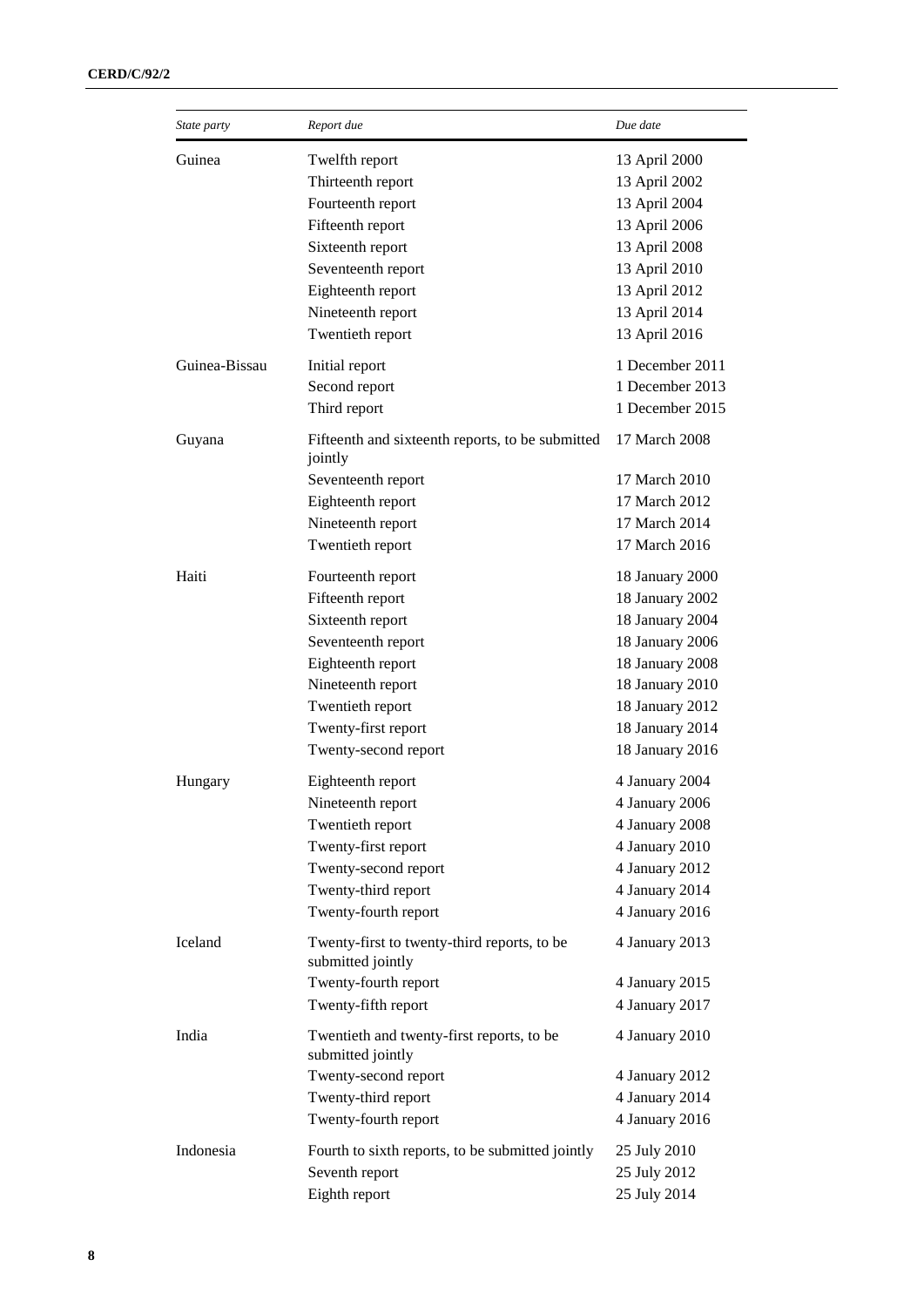| State party                            | Report due                                                                                                                                                                                                                                                                                                                                                                     | Due date                                                                                                                                                                                                                                                                                                                                                                                 |
|----------------------------------------|--------------------------------------------------------------------------------------------------------------------------------------------------------------------------------------------------------------------------------------------------------------------------------------------------------------------------------------------------------------------------------|------------------------------------------------------------------------------------------------------------------------------------------------------------------------------------------------------------------------------------------------------------------------------------------------------------------------------------------------------------------------------------------|
|                                        | Ninth report                                                                                                                                                                                                                                                                                                                                                                   | 25 July 2016                                                                                                                                                                                                                                                                                                                                                                             |
| Iran (Islamic<br>Republic of)          | Twentieth to twenty-second reports, to be<br>submitted jointly                                                                                                                                                                                                                                                                                                                 | 4 January 2013                                                                                                                                                                                                                                                                                                                                                                           |
|                                        | Twenty-third report                                                                                                                                                                                                                                                                                                                                                            | 4 January 2015                                                                                                                                                                                                                                                                                                                                                                           |
| Ireland                                | Fifth to seventh reports, to be submitted jointly<br>Eighth report                                                                                                                                                                                                                                                                                                             | 28 January 2014<br>28 January 2016                                                                                                                                                                                                                                                                                                                                                       |
| Lao People's<br>Democratic<br>Republic | Nineteenth to twenty-first reports, to be<br>submitted jointly                                                                                                                                                                                                                                                                                                                 | 24 March 2015                                                                                                                                                                                                                                                                                                                                                                            |
| Latvia                                 | Sixth to eighth reports, to be submitted jointly<br>Ninth report<br>Tenth report<br>Eleventh report<br>Twelfth report                                                                                                                                                                                                                                                          | 14 May 2007<br>14 May 2009<br>14 May 2011<br>14 May 2013<br>14 May 2015                                                                                                                                                                                                                                                                                                                  |
| Lesotho                                | Fifteenth report<br>Sixteenth report<br>Seventeenth report<br>Eighteenth report<br>Nineteenth report<br>Twentieth report<br>Twenty-first report<br>Twenty-second report<br>Twenty-third report                                                                                                                                                                                 | 4 December 2000<br>4 December 2002<br>4 December 2004<br>4 December 2006<br>4 December 2008<br>4 December 2010<br>4 December 2012<br>4 December 2014<br>4 December 2016                                                                                                                                                                                                                  |
| Liberia                                | Initial report<br>Second report<br>Third report<br>Fourth report<br>Fifth report<br>Sixth report<br>Seventh report<br>Eighth report<br>Ninth report<br>Tenth report<br>Eleventh report<br>Twelfth report<br>Thirteenth report<br>Fourteenth report<br>Fifteenth report<br>Sixteenth report<br>Seventeenth report<br>Eighteenth report<br>Nineteenth report<br>Twentieth report | 5 December 1977<br>5 December 1979<br>5 December 1981<br>5 December 1983<br>5 December 1985<br>5 December 1987<br>5 December 1989<br>5 December 1991<br>5 December 1993<br>5 December 1995<br>5 December 1997<br>5 December 1999<br>5 December 2001<br>5 December 2003<br>5 December 2005<br>5 December 2007<br>5 December 2009<br>5 December 2011<br>5 December 2013<br>5 December 2015 |
| Libya                                  | Eighteenth and nineteenth reports, to be<br>submitted jointly<br>Twentieth report                                                                                                                                                                                                                                                                                              | 4 January 2006<br>4 January 2008                                                                                                                                                                                                                                                                                                                                                         |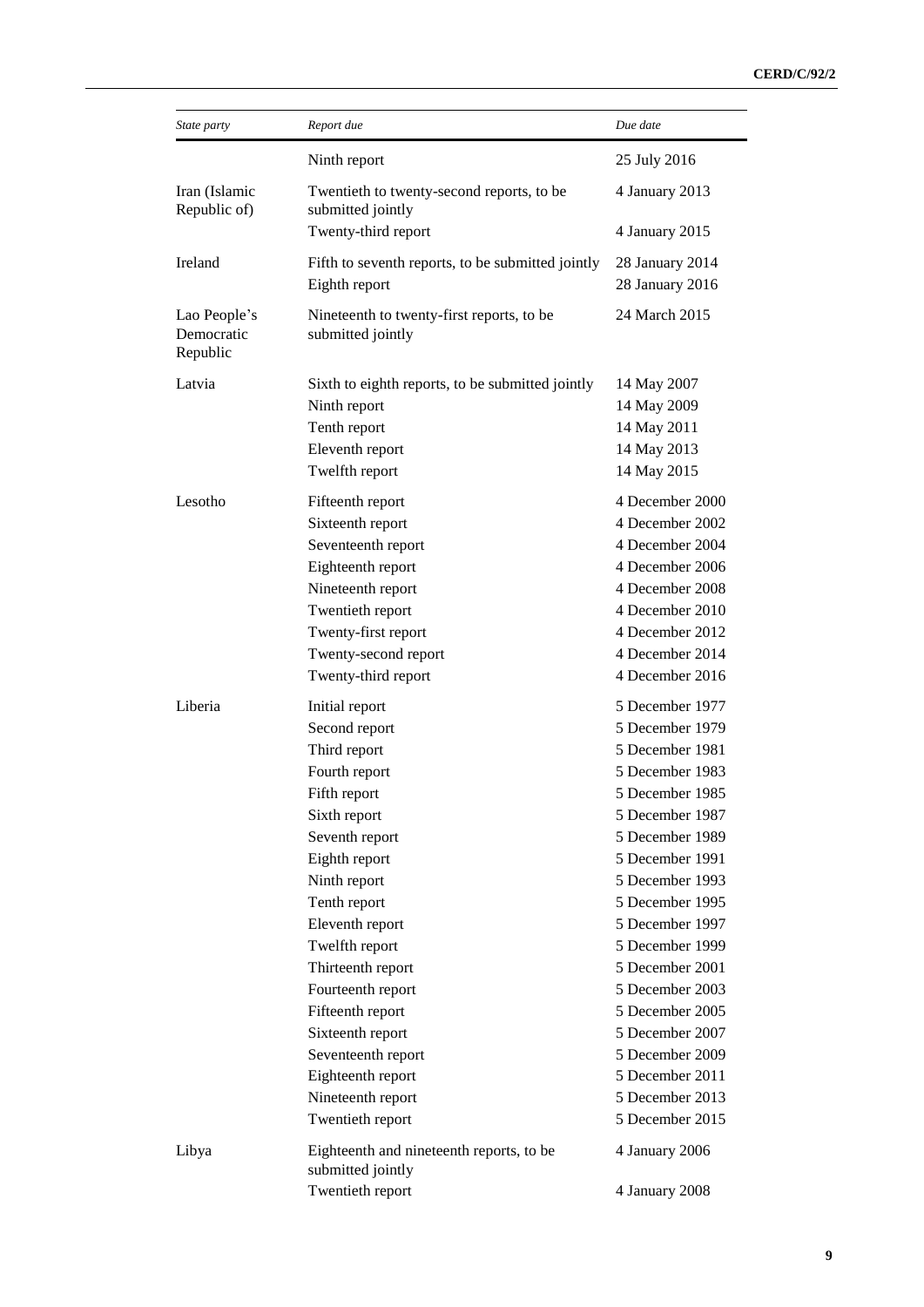| State party | Report due                                                         | Due date        |
|-------------|--------------------------------------------------------------------|-----------------|
|             | Twenty-first report                                                | 4 January 2010  |
|             | Twenty-second report                                               | 4 January 2012  |
|             | Twenty-third report                                                | 4 January 2014  |
|             | Twenty-fourth report                                               | 4 January 2016  |
| Madagascar  | Nineteenth and twentieth reports, to be<br>submitted jointly       | 9 March 2008    |
|             | Twenty-first report                                                | 9 March 2010    |
|             | Twenty-second report                                               | 9 March 2012    |
|             | Twenty-third report                                                | 9 March 2014    |
|             | Twenty-fourth report                                               | 9 March 2016    |
| Malawi      | Initial report                                                     | 11 July 1997    |
|             | Second report                                                      | 11 July 1999    |
|             | Third report                                                       | 11 July 2001    |
|             | Fourth report                                                      | 11 July 2003    |
|             | Fifth report                                                       | 11 July 2005    |
|             | Sixth report                                                       | 11 July 2007    |
|             | Seventh report                                                     | 11 July 2009    |
|             | Eighth report                                                      | 11 July 2011    |
|             | Ninth report                                                       | 11 July 2013    |
|             | Tenth report                                                       | 11 July 2015    |
| Maldives    | Thirteenth to fifteenth reports, to be submitted<br>jointly        | 24 May 2015     |
| Mali        | Fifteenth and sixteenth reports, to be submitted<br>jointly        | 15 August 2005  |
|             | Seventeenth report                                                 | 15 August 2007  |
|             | Eighteenth report                                                  | 15 August 2009  |
|             | Nineteenth report                                                  | 15 August 2011  |
|             | Twentieth report                                                   | 15 August 2013  |
|             | Twenty-first report                                                | 15 August 2015  |
|             |                                                                    |                 |
| Malta       | Twenty-first and twenty-second reports, to be<br>submitted jointly | 26 June 2014    |
|             | Twenty-third report                                                | 26 June 2016    |
| Mauritius   | Twentieth to twenty-second reports, to be<br>submitted jointly     | 29 June 2015    |
| Monaco      | Seventh to ninth reports, to be submitted jointly                  | 27 October 2012 |
|             | Tenth report                                                       | 27 October 2014 |
| Morocco     | Nineteenth to twenty-first reports, to be<br>Submitted jointly     | 17 January 2014 |
|             | Twenty-second report                                               | 17 January 2016 |
| Mozambique  | Thirteenth and fourteenth reports, to be<br>Submitted jointly      | 18 May 2010     |
|             | Fifteenth report                                                   | 18 May 2012     |
|             | Sixteenth report                                                   | 18 May 2014     |
|             | Seventeenth report                                                 | 18 May 2016     |
|             |                                                                    |                 |
| Nicaragua   | Fifteenth to seventeenth reports, to be<br>submitted jointly       | 17 March 2011   |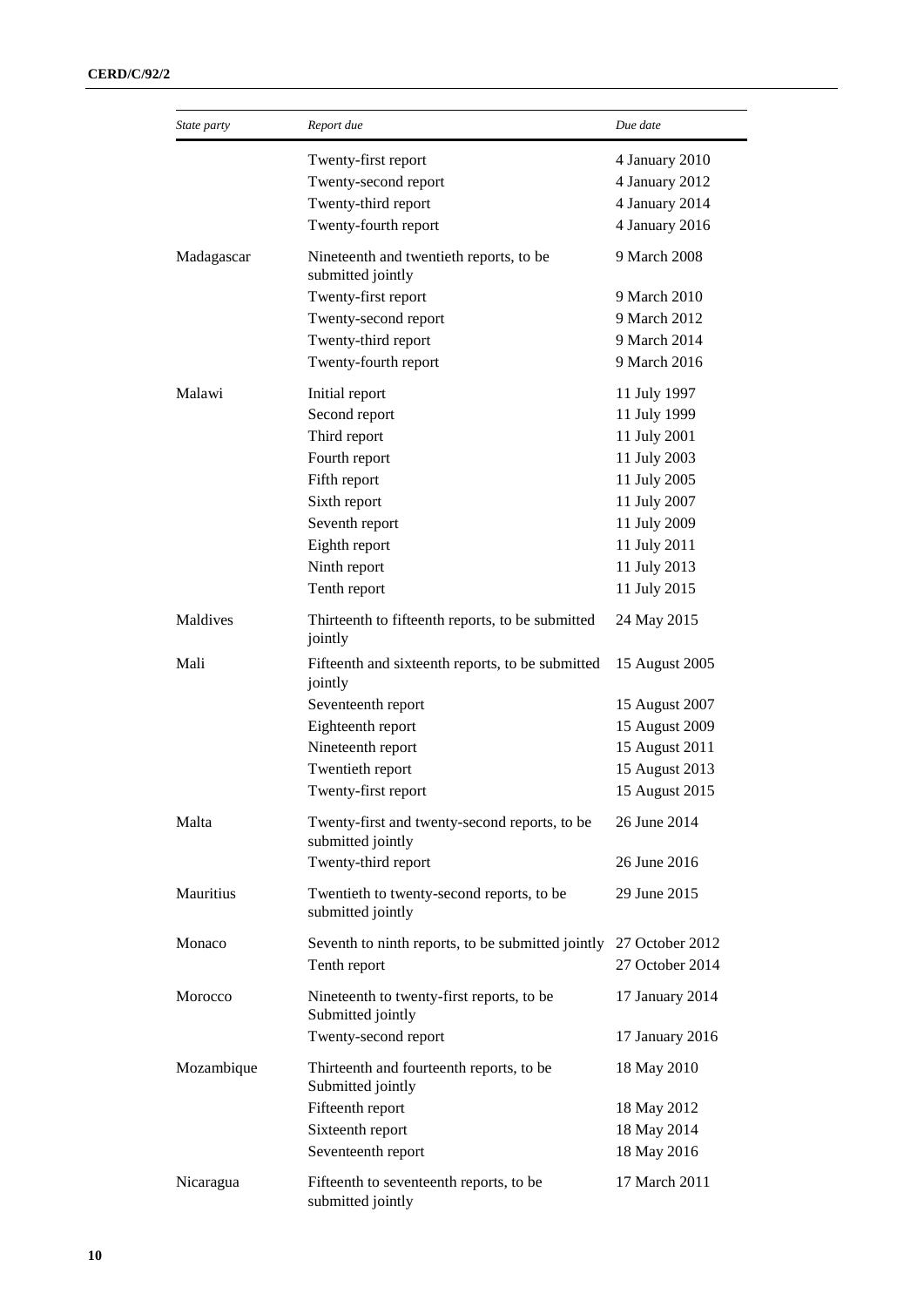| State party      | Report due                                                         | Due date         |
|------------------|--------------------------------------------------------------------|------------------|
|                  | Eighteenth report                                                  | 17 March 2013    |
|                  | Nineteenth report                                                  | 17 March 2015    |
| Nigeria          | Nineteenth and twentieth reports, to be<br>submitted jointly       | 4 January 2008   |
|                  | Twenty-first report                                                | 4 January 2010   |
|                  | Twenty-second report                                               | 4 January 2012   |
|                  | Twenty-third report                                                | 4 January 2014   |
|                  | Twenty-fourth report                                               | 4 January 2016   |
| Panama           | Twenty-first to twenty-third reports, to be<br>submitted jointly   | 4 January 2013   |
|                  | Twenty-fourth report                                               | 4 January 2015   |
|                  | Twenty-fifth report                                                | 4 January 2017   |
| Papua New Guinea | Second report                                                      | 26 February 1985 |
|                  | Third report                                                       | 26 February 1987 |
|                  | Fourth report                                                      | 26 February 1989 |
|                  | Fifth report                                                       | 26 February 1991 |
|                  | Sixth report                                                       | 26 February 1993 |
|                  | Seventh report                                                     | 26 February 1995 |
|                  | Eighth report                                                      | 26 February 1997 |
|                  | Ninth report                                                       | 26 February 1999 |
|                  | Tenth report                                                       | 26 February 2001 |
|                  | Eleventh report                                                    | 26 February 2003 |
|                  | Twelfth report                                                     | 26 February 2005 |
|                  | Thirteenth report                                                  | 26 February 2007 |
|                  | Fourteenth report                                                  | 26 February 2009 |
|                  | Fifteenth report                                                   | 26 February 2011 |
|                  | Sixteenth report                                                   | 26 February 2013 |
|                  | Seventeenth report                                                 | 26 February 2015 |
| Philippines      | Twenty-first and twenty-second reports, to be<br>submitted jointly | 4 January 2012   |
|                  | Twenty-third report                                                | 4 January 2014   |
|                  | Twenty-fourth report                                               | 4 January 2016   |
| Qatar            | Seventeenth to twentieth reports, to be<br>submitted jointly       | 21 August 2015   |
| Romania          | Twentieth to twenty-second reports, to be<br>submitted jointly     | 15 October 2013  |
|                  | Twenty-third report                                                | 15 October 2015  |
| Saint Kitts and  | Initial report                                                     | 12 November 2007 |
| <b>Nevis</b>     | Second report                                                      | 12 November 2009 |
|                  | Third report                                                       | 12 November 2011 |
|                  | Fourth report                                                      | 12 November 2013 |
|                  | Fifth report                                                       | 12 November 2015 |
| Saint Lucia      | Initial report                                                     | 16 March 1991    |
|                  | Second report                                                      | 16 March 1993    |
|                  | Third report                                                       | 16 March 1995    |
|                  | Fourth report                                                      | 16 March 1997    |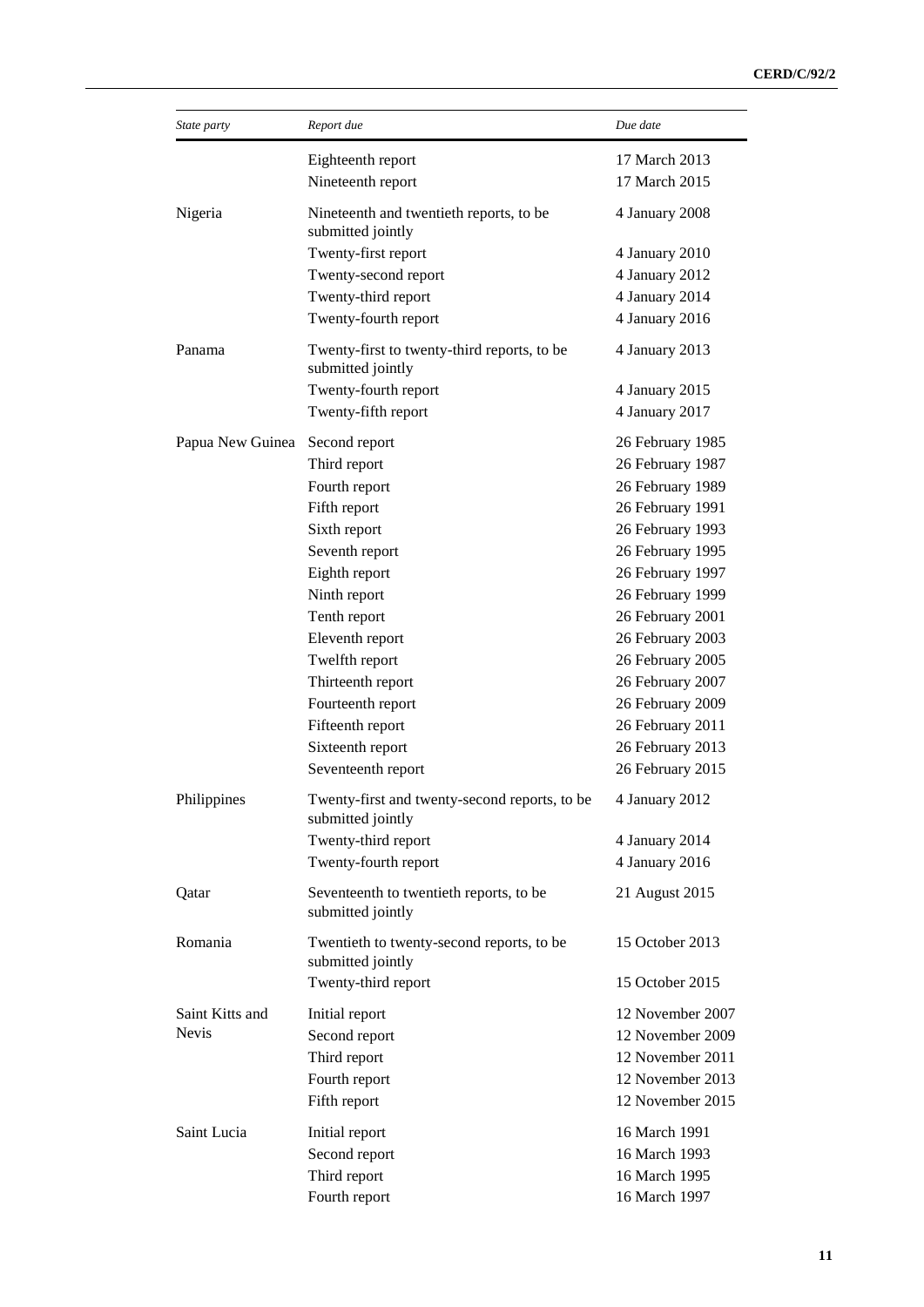| State party                         | Report due                                                    | Due date        |
|-------------------------------------|---------------------------------------------------------------|-----------------|
|                                     | Fifth report                                                  | 16 March 1999   |
|                                     | Sixth report                                                  | 16 March 2001   |
|                                     | Seventh report                                                | 16 March 2003   |
|                                     | Eighth report                                                 | 16 March 2005   |
|                                     | Ninth report                                                  | 16 March 2007   |
|                                     | Tenth report                                                  | 16 March 2009   |
|                                     | Eleventh report                                               | 16 March 2011   |
|                                     | Twelfth report                                                | 16 March 2013   |
|                                     | Thirteenth report                                             | 16 March 2015   |
| Saint Vincent<br>and the Grenadines | Eleventh to thirteenth reports, to be submitted<br>jointly    | 9 December 2006 |
|                                     | Fourteenth report                                             | 9 December 2008 |
|                                     | Fifteenth report                                              | 9 December 2010 |
|                                     | Sixteenth report                                              | 9 December 2012 |
|                                     | Seventeenth report                                            | 9 December 2014 |
| San Marino                          | Initial report                                                | 11 April 2003   |
|                                     | Second report                                                 | 11 April 2005   |
|                                     | Third report                                                  | 11 April 2007   |
|                                     | Fourth report                                                 | 11 April 2009   |
|                                     | Fifth report                                                  | 11 April 2011   |
|                                     | Sixth report                                                  | 11 April 2013   |
|                                     | Seventh report                                                | 11 April 2015   |
| Senegal                             | Eighteenth and nineteenth reports, to be<br>submitted jointly | 19 May 2015     |
| Seychelles                          | Sixth report                                                  | 6 April 1989    |
|                                     | Seventh report                                                | 6 April 1991    |
|                                     | Eighth report                                                 | 6 April 1993    |
|                                     | Ninth report                                                  | 6 April 1995    |
|                                     | Tenth report                                                  | 6 April 1997    |
|                                     | Eleventh report                                               | 6 April 1999    |
|                                     | Twelfth report                                                | 6 April 2001    |
|                                     | Thirteenth report                                             | 6 April 2003    |
|                                     | Fourteenth report                                             | 6 April 2005    |
|                                     | Fifteenth report                                              | 6 April 2007    |
|                                     | Sixteenth report                                              | 6 April 2009    |
|                                     | Seventeenth report                                            | 6 April 2011    |
|                                     | Eighteenth report                                             | 6 April 2013    |
|                                     | Nineteenth report                                             | 6 April 2015    |
| Sierra Leone                        | Supplementary report                                          | 31 March 1975   |
|                                     | Fourth report                                                 | 4 January 1976  |
|                                     | Fifth report                                                  | 4 January 1978  |
|                                     | Sixth report                                                  | 4 January 1980  |
|                                     | Seventh report                                                | 4 January 1982  |
|                                     | Eighth report                                                 | 4 January 1984  |
|                                     | Ninth report                                                  | 4 January 1986  |
|                                     | Tenth report                                                  | 4 January 1988  |
|                                     | Eleventh report                                               | 4 January 1990  |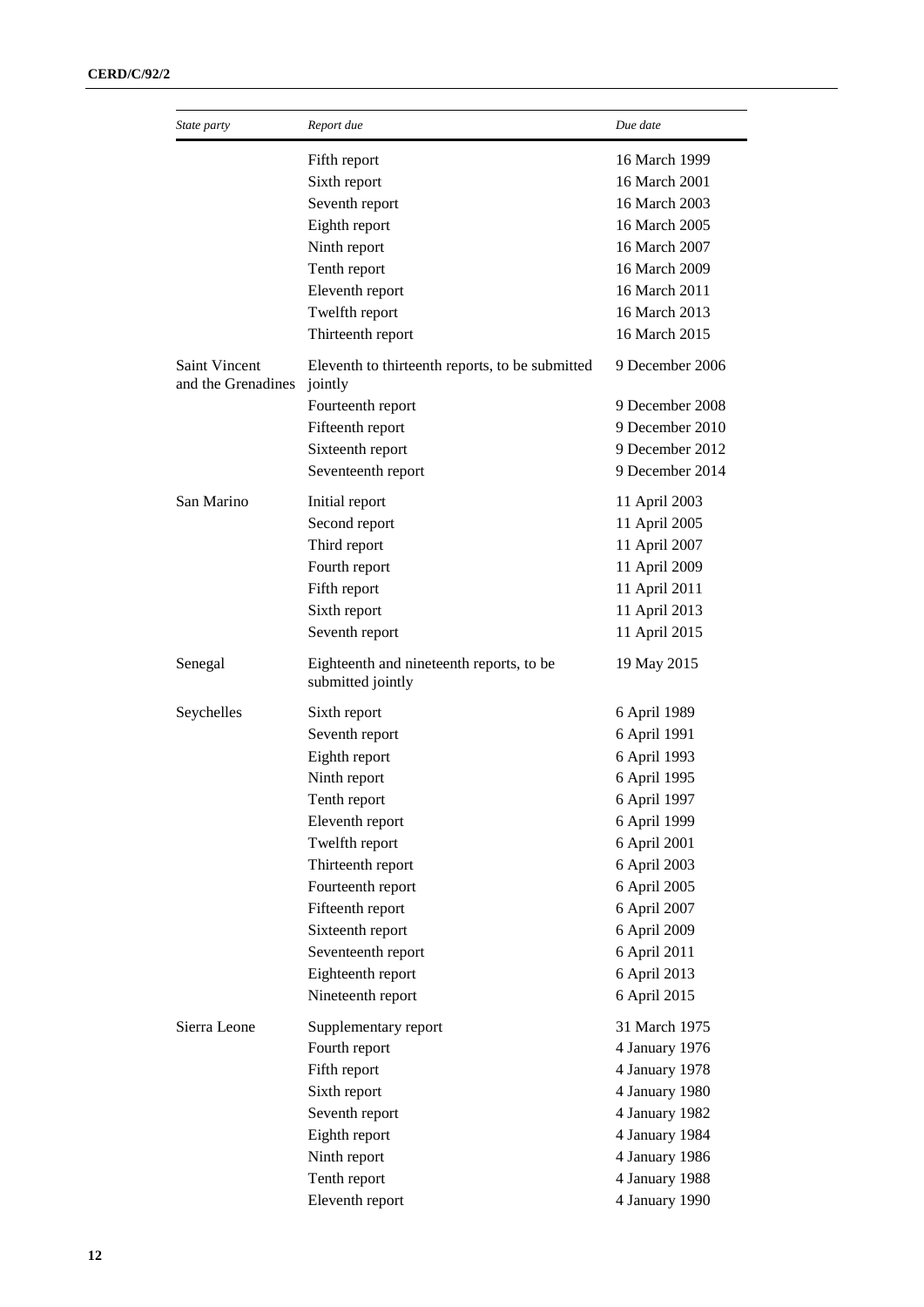| State party               | Report due                             | Due date          |
|---------------------------|----------------------------------------|-------------------|
|                           | Twelfth report                         | 4 January 1992    |
|                           | Thirteenth report                      | 4 January 1994    |
|                           | Fourteenth report                      | 4 January 1996    |
|                           | Fifteenth report                       | 4 January 1998    |
|                           | Sixteenth report                       | 4 January 2000    |
|                           | Seventeenth report                     | 4 January 2002    |
|                           | Eighteenth report                      | 4 January 2004    |
|                           | Nineteenth report                      | 4 January 2006    |
|                           | Twentieth report                       | 4 January 2008    |
|                           | Twenty-first report                    | 4 January 2010    |
|                           | Twenty-second report                   | 4 January 2012    |
|                           | Twenty-third report                    | 4 January 2014    |
| Solomon Islands           | Second report                          | 16 April 1985     |
|                           | Third report                           | 16 April 1987     |
|                           | Fourth report                          | 16 April 1989     |
|                           | Fifth report                           | 16 April 1991     |
|                           | Sixth report                           | 16 April 1993     |
|                           | Seventh report                         | 16 April 1995     |
|                           | Eighth report                          | 16 April 1997     |
|                           | Ninth report                           | 16 April 1999     |
|                           | Tenth report                           | 16 April 2001     |
|                           | Eleventh report                        | 16 April 2003     |
|                           | Twelfth report                         | 16 April 2005     |
|                           | Thirteenth report                      | 16 April 2007     |
|                           | Fourteenth report                      | 16 April 2009     |
|                           | Fifteenth report                       | 16 April 2011     |
|                           | Sixteenth report                       | 16 April 2013     |
|                           | Seventeenth report                     | 16 April 2015     |
| Somalia                   | Fifth report                           | 25 September 1984 |
|                           | Sixth report                           | 25 September 1986 |
|                           | Seventh report                         | 25 September 1988 |
|                           | Eighth report                          | 25 September 1990 |
|                           | Ninth report                           | 25 September 1992 |
|                           | Tenth report                           | 25 September 1994 |
|                           | Eleventh report                        | 25 September 1996 |
|                           | Twelfth report                         | 25 September 1998 |
|                           | Thirteenth report                      | 25 September 2000 |
|                           | Fourteenth report                      | 25 September 2002 |
|                           | Fifteenth report                       | 25 September 2004 |
|                           |                                        |                   |
|                           | Sixteenth report<br>Seventeenth report | 25 September 2006 |
|                           |                                        | 25 September 2008 |
|                           | Eighteenth report                      | 25 September 2010 |
|                           | Nineteenth report                      | 25 September 2012 |
|                           | Twentieth report                       | 25 September 2014 |
| <b>State of Palestine</b> | Initial report                         | 2 May 2015        |
| Swaziland                 | Fifteenth report                       | 7 May 1998        |
|                           | Sixteenth report                       | 7 May 2000        |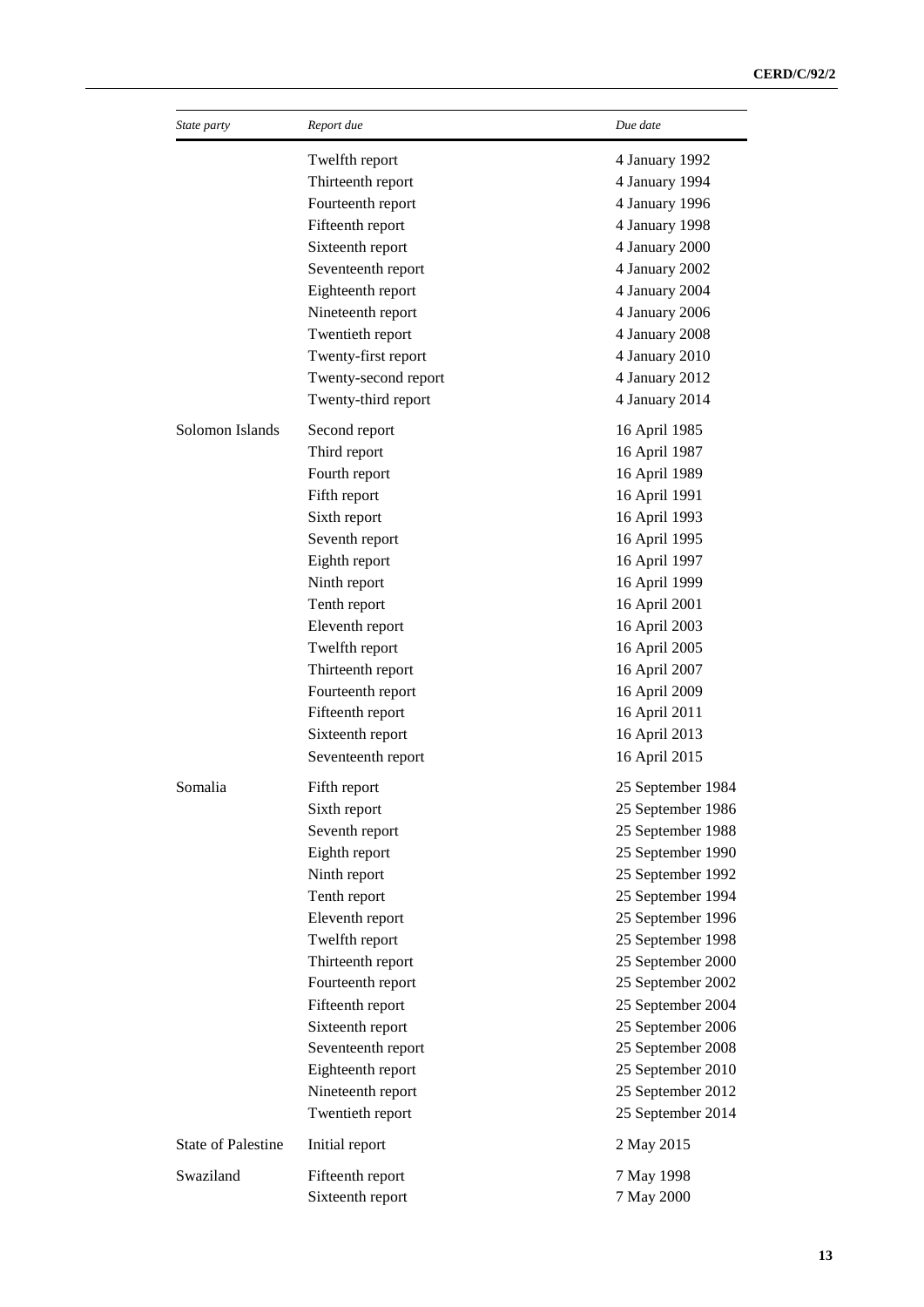| State party             | Report due                                                     | Due date         |
|-------------------------|----------------------------------------------------------------|------------------|
|                         | Seventeenth report                                             | 7 May 2002       |
|                         | Eighteenth report                                              | 7 May 2004       |
|                         | Nineteenth report                                              | 7 May 2006       |
|                         | Twentieth report                                               | 7 May 2008       |
|                         | Twenty-first report                                            | 7 May 2010       |
|                         | Twenty-second report                                           | 7 May 2012       |
|                         | Twenty-third report                                            | 7 May 2014       |
|                         | Twenty-fourth report                                           | 7 May 2016       |
| Syrian Arab<br>Republic | Sixteenth report                                               | 21 May 2000      |
|                         | Seventeenth report                                             | 21 May 2002      |
|                         | Eighteenth report                                              | 21 May 2004      |
|                         | Nineteenth report                                              | 21 May 2006      |
|                         | Twentieth report                                               | 21 May 2008      |
|                         | Twenty-first report                                            | 21 May 2010      |
|                         | Twenty-second report                                           | 21 May 2012      |
|                         | Twenty-third report                                            | 21 May 2014      |
|                         | Twenty-fourth report                                           | 21 May 2015      |
| <b>Timor-Leste</b>      | Initial report                                                 | 16 April 2004    |
|                         | Second report                                                  | 16 April 2006    |
|                         | Third report                                                   | 16 April 2008    |
|                         | Fourth report                                                  | 16 April 2010    |
|                         | Fifth report                                                   | 16 April 2012    |
|                         | Sixth report                                                   | 16 April 2014    |
|                         | Seventh report                                                 | 16 April 2016    |
| Tonga                   | Fifteenth report                                               | 17 March 2001    |
|                         | Sixteenth report                                               | 17 March 2003    |
|                         | Seventeenth report                                             | 17 March 2005    |
|                         | Eighteenth report                                              | 17 March 2007    |
|                         | Nineteenth report                                              | 17 March 2009    |
|                         | Twentieth report                                               | 17 March 2011    |
|                         | Twenty-first report                                            | 17 March 2013    |
|                         | Twenty-second report                                           | 17 March 2015    |
| Trinidad and<br>Tobago  | Fifteenth and sixteenth reports, to be submitted<br>jointly    | 3 November 2004  |
|                         | Seventeenth report                                             | 3 November 2006  |
|                         | Eighteenth report                                              | 3 November 2008  |
|                         | Nineteenth report                                              | 3 November 2010  |
|                         | Twentieth report                                               | 3 November 2012  |
|                         | Twenty-first report                                            | 3 November 2014  |
| Tunisia                 | Twentieth to twenty-second reports, to be<br>submitted jointly | 4 January 2012   |
|                         | Twenty-third report                                            | 4 January 2014   |
|                         | Twenty-fourth report                                           | 4 January 2016   |
| Uganda                  | Eleventh to thirteenth reports, to be submitted<br>jointly     | 21 December 2005 |
|                         | Fourteenth report                                              | 21 December 2007 |
|                         | Fifteenth report                                               | 21 December 2009 |
|                         |                                                                |                  |